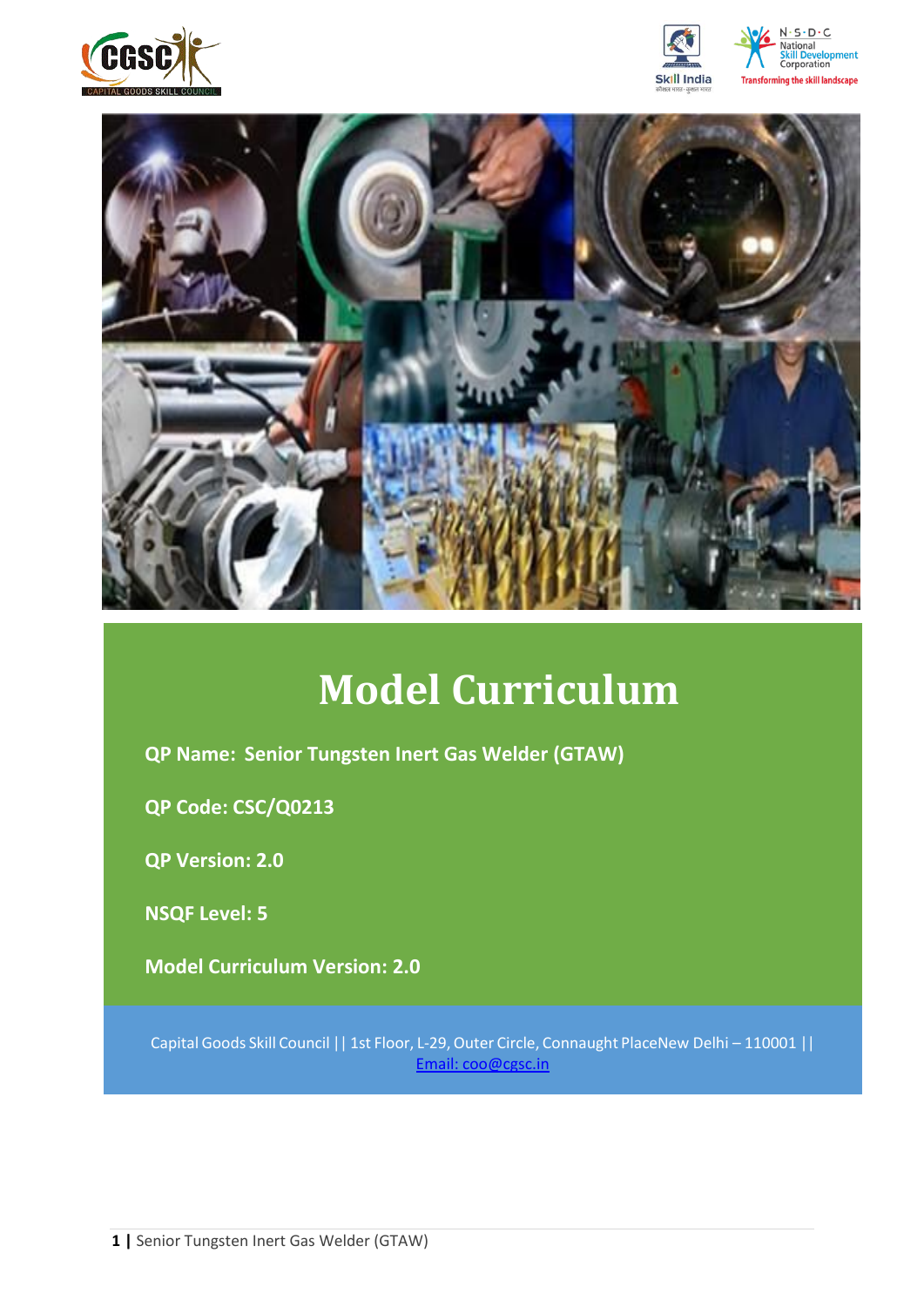



## **Table of Contents**

| Module 1: Introduction to the role of a Senior Tungsten Inert Gas Welder (GTAW)5 |  |
|----------------------------------------------------------------------------------|--|
|                                                                                  |  |
| Module 3: Process of coordinating with co-workers to achieve work efficiency     |  |
|                                                                                  |  |
|                                                                                  |  |
|                                                                                  |  |
|                                                                                  |  |
|                                                                                  |  |
|                                                                                  |  |
|                                                                                  |  |
|                                                                                  |  |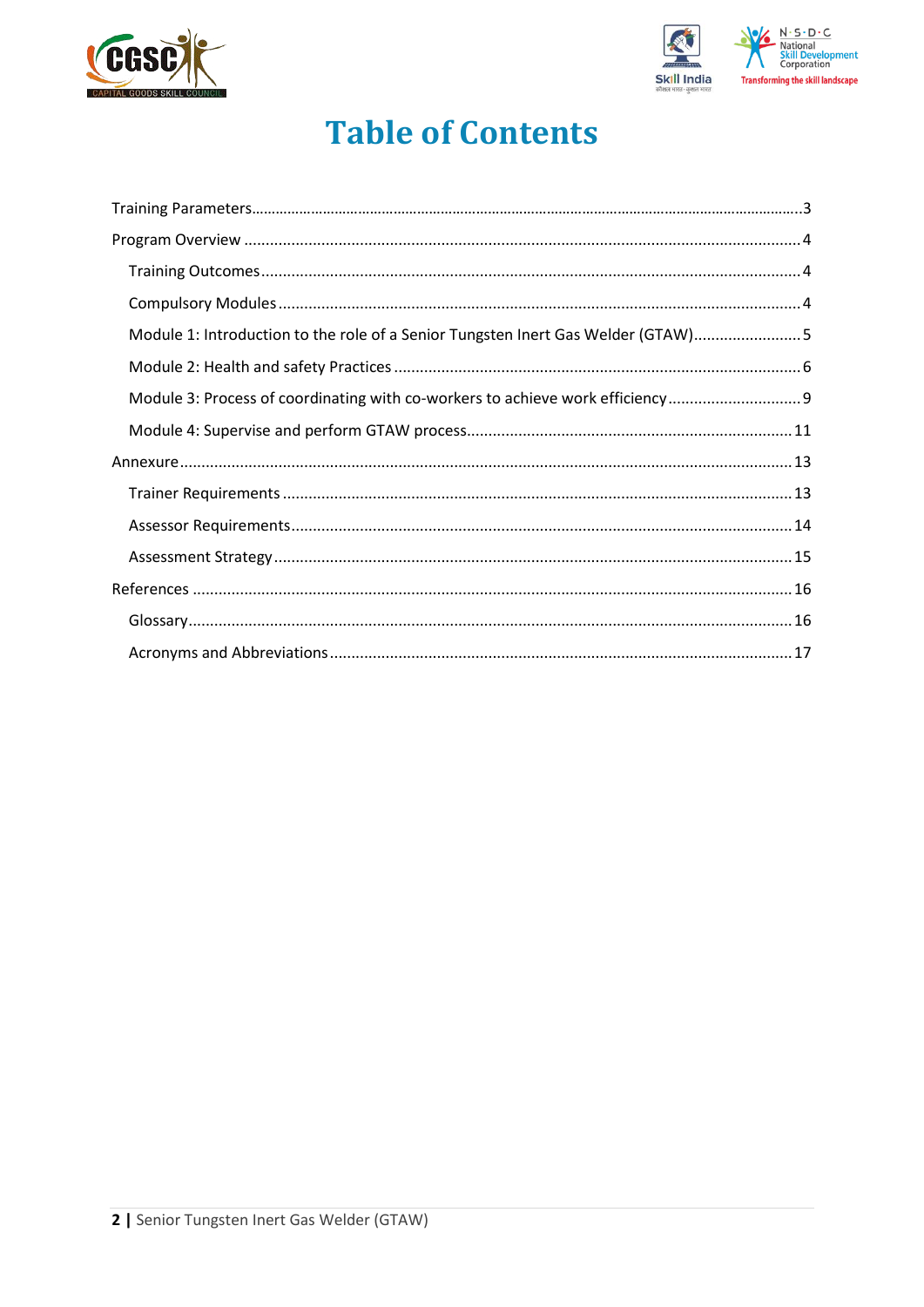<span id="page-2-0"></span>



# **Training Parameters**

| <b>Sector</b>                                                     | Capital Goods                                                                                                                                                                                                                                 |
|-------------------------------------------------------------------|-----------------------------------------------------------------------------------------------------------------------------------------------------------------------------------------------------------------------------------------------|
| <b>Sub-Sector</b>                                                 | 1. Machine Tools<br>2. Dies, Moulds and Press Tools<br>3. Plastics Manufacturing Machinery<br>4. Textile Manufacturing Machinery<br>5. Process Plant Machinery<br>6. Electrical and Power Machinery<br>7. Light Engineering Goods             |
| <b>Occupation</b>                                                 | <b>Welding and Cutting</b>                                                                                                                                                                                                                    |
| Country                                                           | India                                                                                                                                                                                                                                         |
| <b>NSQF Level</b>                                                 | 5                                                                                                                                                                                                                                             |
| Aligned to NCO/ISCO/ISIC Code                                     | NCO-2015/7212.0105                                                                                                                                                                                                                            |
| <b>Minimum Educational Qualification and</b><br><b>Experience</b> | 12th Pass + ITI Welding (2 years) with 2 years of experience in<br>the relevant field<br>Or<br>12th Pass with 4 years of experience in the relevant field<br>Or<br>GTAW Welder Level $-4$ with 2 years of experience in the<br>relevant field |
| <b>Pre-Requisite License or Training</b>                          | <b>NA</b>                                                                                                                                                                                                                                     |
| <b>Minimum Job Entry Age</b>                                      | 18 years                                                                                                                                                                                                                                      |
| <b>Last Reviewed On</b>                                           | 31/03/2022                                                                                                                                                                                                                                    |
| <b>Next Review Date</b>                                           | 31/03/2025                                                                                                                                                                                                                                    |
| <b>NSQC Approval Date</b>                                         | 31/03/2022                                                                                                                                                                                                                                    |
| <b>QP Version</b>                                                 | 2.0                                                                                                                                                                                                                                           |
| <b>Model Curriculum Creation Date</b>                             | 31/03/2022                                                                                                                                                                                                                                    |
| Model Curriculum Valid Up to Date                                 | 31/03/2025                                                                                                                                                                                                                                    |
| <b>Model Curriculum Version</b>                                   | 2.0                                                                                                                                                                                                                                           |
| <b>Minimum Duration of the Course</b>                             | 510 Hours 00 Minutes                                                                                                                                                                                                                          |
| <b>Maximum Duration of the Course</b>                             | 510 Hours 00 Minutes                                                                                                                                                                                                                          |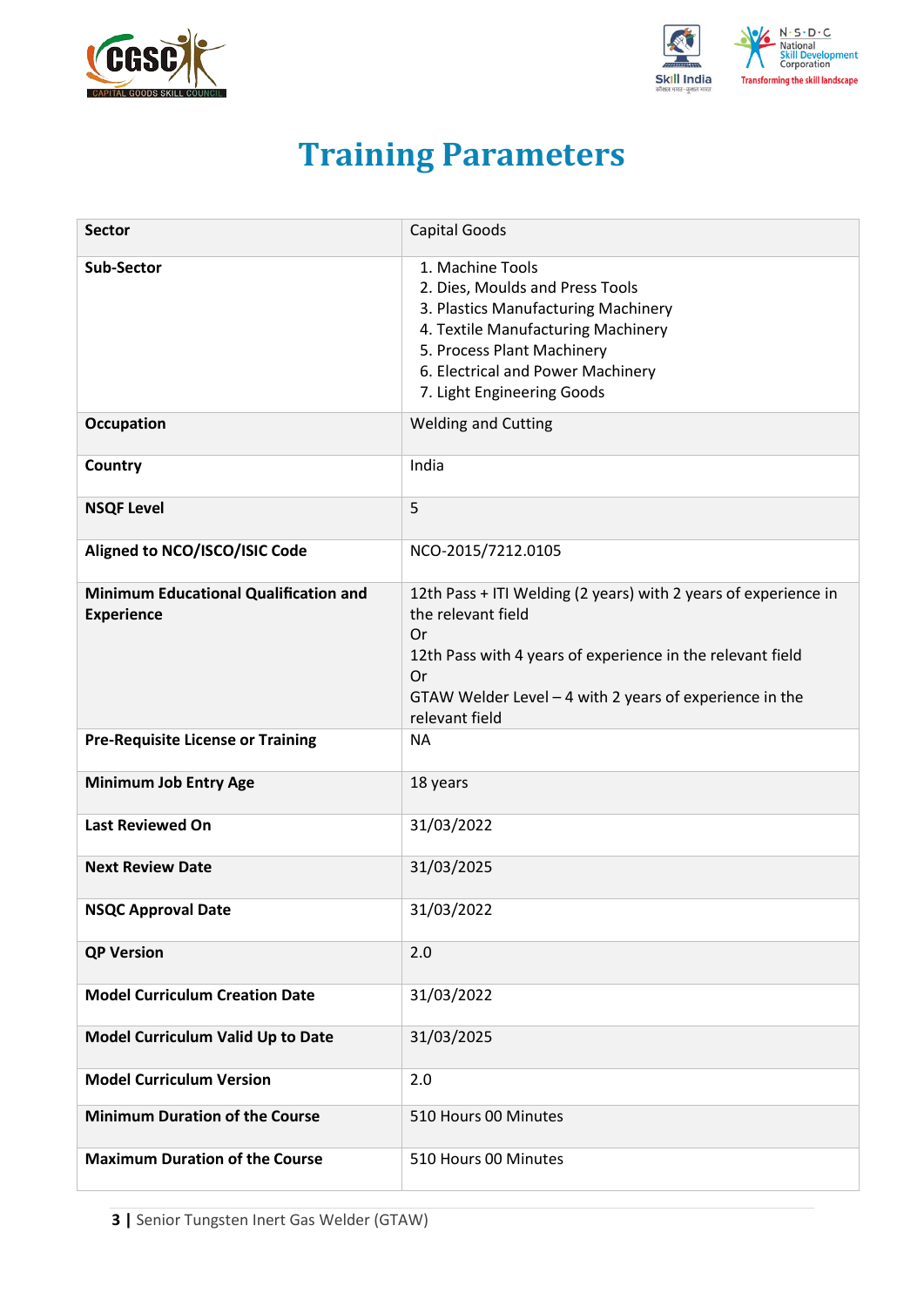



## **Program Overview**

<span id="page-3-0"></span>This section summarizes the end objectives of the program along with its duration.

## <span id="page-3-1"></span>**Training Outcomes**

<span id="page-3-2"></span>At the end of the program, the learner should have acquired the listed knowledge and skills.

- Supervise preparatory activities such as identification of raw material, tools and equipment, lifting of workpiece, inspection of tools and equipment etc.
- Perform and supervise GTAW welder in GTAW process by following organisational procedure.
- Perform post-welding operations such as inspection, quality check, cleaning etc.
- Work effectively and efficiently as per schedules and timelines.
- Implement safety practices.
- Optimize the use of resources to ensure less wastage and maximum conservation.

### **Compulsory Modules**

The table lists the modules and their duration corresponding to the Compulsory NOS of the QP.

| <b>NOS and Module Details</b>                                                                                                 | <b>Theory</b><br><b>Duration</b> | <b>Practical</b><br><b>Duration</b> | On-the-Job<br><b>Training</b><br><b>Duration</b><br>(Mandatory) | On-the-Job<br><b>Training Duration</b><br>(Recommended) | <b>Total</b><br><b>Duration</b> |
|-------------------------------------------------------------------------------------------------------------------------------|----------------------------------|-------------------------------------|-----------------------------------------------------------------|---------------------------------------------------------|---------------------------------|
| <b>Bridge Module</b>                                                                                                          |                                  |                                     |                                                                 |                                                         |                                 |
| Module 1: Introduction to the<br>role of a Senior Tungsten<br>Inert Gas Welder (GTAW)                                         | 8:00                             | 0:00                                | 0:00                                                            | 00:00                                                   | 8:00                            |
| CSC/N1335 - Follow the<br>health and safety practices<br>at work<br><b>NOS Version-2.0</b><br><b>NSQF Level-3</b>             | 20:00                            | 40:00                               | 0:00                                                            | 0:00                                                    | 60:00                           |
| Module 2: Health and safety<br>practices                                                                                      | 20:00                            | 40:00                               | 0:00                                                            | 00:00                                                   | 60:00                           |
| CSC/N1336 - Coordinate<br>with co-workers to achieve<br>work efficiency<br><b>NOS Version-2.0</b><br><b>NSQF Level-3</b>      | 20:00                            | 30:00                               | 0:00                                                            | 00:00                                                   | 50:00                           |
| Module 3: Process of<br>coordinating with co-workers<br>to achieve work efficiency                                            | 20:00                            | 30:00                               | 0:00                                                            | 00:00                                                   | 50:00                           |
| CSC/N0213 - Supervise and<br>perform Tungsten Inert Gas<br>(TIG) Welding on metals<br>NOS Version No. - 2.0<br>NSQF Level - 5 | 102:00                           | 290:00                              | 0:00                                                            | 00:00                                                   | 392:00                          |
| Module 4: Supervise and<br>perform GTAW process                                                                               | 102:00                           | 290:00                              | 0:00                                                            | 00:00                                                   | 392:00                          |
| <b>Total Duration</b>                                                                                                         | 150:00                           | 360:00                              | 0:00                                                            | 00:00                                                   | 510:00                          |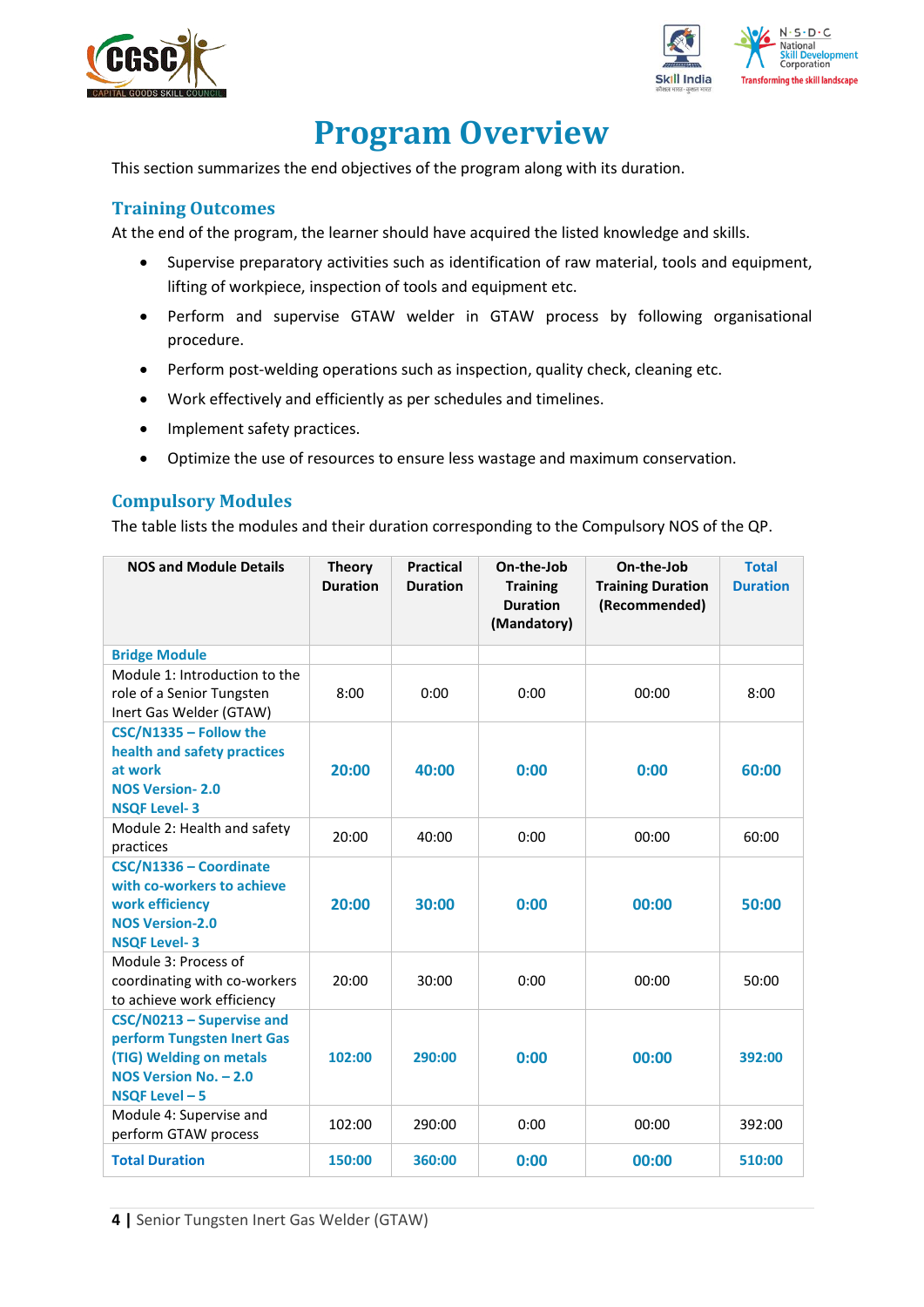



## **Module Details**

## **Module 1: Introduction to the role of a Senior Tungsten Inert Gas Welder (GTAW)**

## *Bridge module*

#### **Terminal Outcomes:**

• Discuss the role and responsibilities of a Senior Tungsten Inert Gas Welder (GTAW).

| Duration: 08:00                                                                                                                                                                                                                                                                                                                                                                                                            | Duration: 00:00                          |
|----------------------------------------------------------------------------------------------------------------------------------------------------------------------------------------------------------------------------------------------------------------------------------------------------------------------------------------------------------------------------------------------------------------------------|------------------------------------------|
| Theory – Key Learning Outcomes                                                                                                                                                                                                                                                                                                                                                                                             | <b>Practical - Key Learning Outcomes</b> |
| List the role and responsibilities of a<br>٠<br>Senior Tungsten Inert Gas Welder (GTAW).<br>Discuss the job opportunities of Senior<br>Tungsten Inert Gas Welder (GTAW).<br>Describe the size and scope of the capital<br>good industry and its sub-sectors.<br>Explain about Indian capital goods<br>manufacturing market.<br>Discuss the standards and procedures<br>involved in the different operations of<br>welding. |                                          |
| <b>Classroom Aids:</b>                                                                                                                                                                                                                                                                                                                                                                                                     |                                          |
| Whiteboard, marker pen, projector, standard checklists and schedules                                                                                                                                                                                                                                                                                                                                                       |                                          |
| <b>Tools, Equipment and Other Requirements</b>                                                                                                                                                                                                                                                                                                                                                                             |                                          |
|                                                                                                                                                                                                                                                                                                                                                                                                                            |                                          |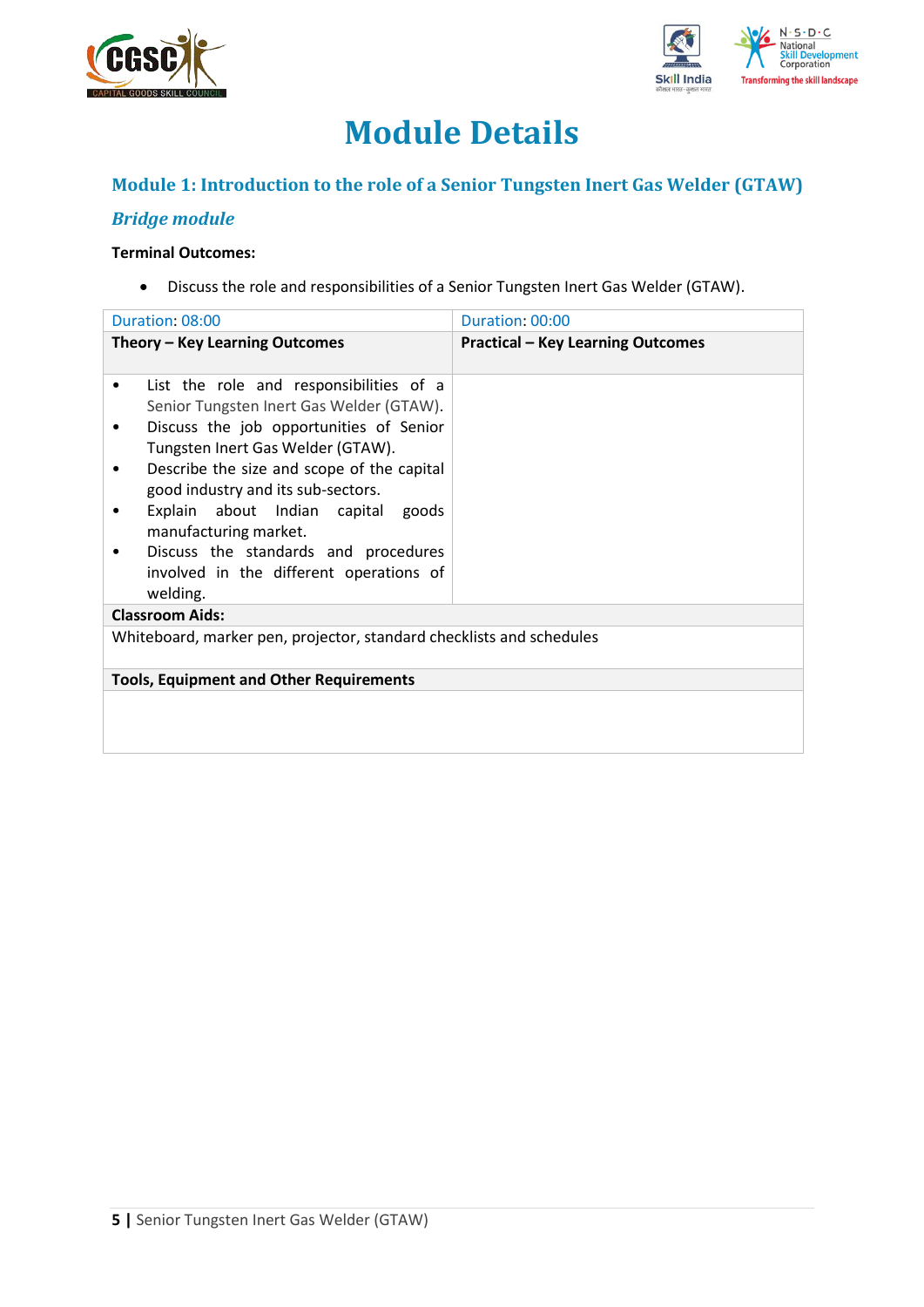



## **Module 2: Health and safety Practices** *Mapped to CSC/N1335 v2.0*

#### **Terminal Outcomes:**

- Demonstrate ways to maintain personal health and safety.
- Describe the process of assisting in hazard management.
- Explain how to check the first aid box, firefighting and safety equipment.
- Describe the process of assisting in waste management.
- Explain the importance of following the fire safety guidelines.
- Explain the importance of following the emergency and first-aid procedures.
- Demonstrate the process of carrying out relevant documentation and review.

| Duration: 20:00                                                                                                                                                                                                                                                                                                                                                                                                                                                                                                                                                                                                                                                                                                                                                                                                                                                                                                                                                                                                                                                                                                                                                                                                                                                                                                                                                                                                                                                                                                | Duration: 40:00                                                                                                                                                                                                                                                                                                                                                                                                                                                                                                                                                                                                                                                                                                                                                                                                                                                                                                                                                                                                                                                     |
|----------------------------------------------------------------------------------------------------------------------------------------------------------------------------------------------------------------------------------------------------------------------------------------------------------------------------------------------------------------------------------------------------------------------------------------------------------------------------------------------------------------------------------------------------------------------------------------------------------------------------------------------------------------------------------------------------------------------------------------------------------------------------------------------------------------------------------------------------------------------------------------------------------------------------------------------------------------------------------------------------------------------------------------------------------------------------------------------------------------------------------------------------------------------------------------------------------------------------------------------------------------------------------------------------------------------------------------------------------------------------------------------------------------------------------------------------------------------------------------------------------------|---------------------------------------------------------------------------------------------------------------------------------------------------------------------------------------------------------------------------------------------------------------------------------------------------------------------------------------------------------------------------------------------------------------------------------------------------------------------------------------------------------------------------------------------------------------------------------------------------------------------------------------------------------------------------------------------------------------------------------------------------------------------------------------------------------------------------------------------------------------------------------------------------------------------------------------------------------------------------------------------------------------------------------------------------------------------|
| Theory - Key Learning Outcomes                                                                                                                                                                                                                                                                                                                                                                                                                                                                                                                                                                                                                                                                                                                                                                                                                                                                                                                                                                                                                                                                                                                                                                                                                                                                                                                                                                                                                                                                                 | <b>Practical - Key Learning Outcomes</b>                                                                                                                                                                                                                                                                                                                                                                                                                                                                                                                                                                                                                                                                                                                                                                                                                                                                                                                                                                                                                            |
| Explain the recommended practices to be<br>$\bullet$<br>followed to ensure protection from<br>infections and transmission to others, such<br>as the use of hand sanitiser and face mask.<br>Explain the importance and process of<br>$\bullet$<br>checking the work conditions, assessing<br>the potential health and safety risks, and<br>take appropriate measures to mitigate<br>them.<br>Explain the importance and process of<br>٠<br>selecting and using the appropriate PPE<br>relevant to the task and work conditions.<br>Explain the recommended techniques to<br>$\bullet$<br>be followed while lifting and moving heavy<br>objects to avoid injury.<br>Explain the importance of following the<br>$\bullet$<br>manufacturer's instructions and workplace<br>safety guidelines while working on heavy<br>machinery, tools and equipment.<br>Explain the importance and process of<br>٠<br>identifying existing and potential hazards<br>at work.<br>Describe the process of assessing the<br>potential risks and injuries associated with<br>the various hazards.<br>Explain how to prevent<br>minimise<br>or<br>٠<br>different types of hazards.<br>Explain how<br>handle<br>to<br>and<br>store<br>$\bullet$<br>hazardous materials safely.<br>Explain the importance of ensuring the<br>٠<br>first aid box is updated with the relevant<br>first aid supplies.<br>Describe the process of checking and<br>testing the firefighting and various safety<br>equipment to ensure they are in a usable | Demonstrate the use of appropriate<br>$\bullet$<br>Personal<br>Protective<br>Equipment<br>(PPE)<br>relevant to the task and work conditions.<br>Demonstrate how to handle hazardous<br>$\bullet$<br>materials safely.<br>Demonstrate the process of testing the<br>$\bullet$<br>firefighting and various safety equipment<br>to ensure they are in usable condition.<br>Demonstrate the process of recycling and<br>$\bullet$<br>different<br>disposing<br>types<br>of<br>waste<br>appropriately.<br>Demonstrate how to use the appropriate<br>$\bullet$<br>type of fire extinguisher to extinguish<br>different types of fires safely.<br>Demonstrate<br>how<br>administer<br>to<br>$\bullet$<br>appropriate first aid to the<br>injured<br>personnel.<br>Demonstrate the process of performing<br>٠<br>Cardiopulmonary Resuscitation (CPR) on a<br>potential victim of cardiac arrest.<br>Demonstrate the process of carrying out<br>٠<br>appropriate documentation following a<br>health and safety incident at work,<br>including all the required information. |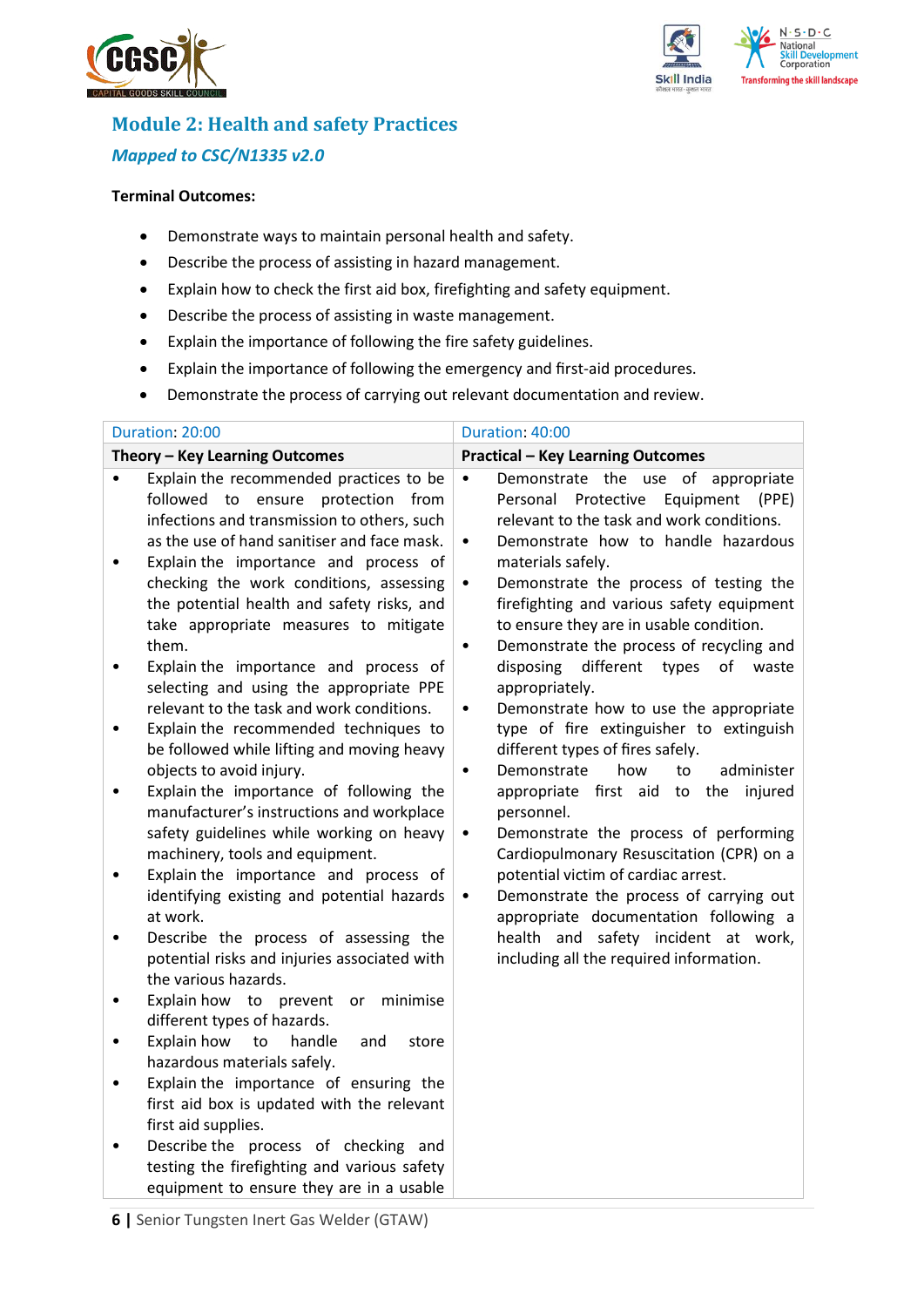





condition.

- Explain the criteria for segregating waste into appropriate categories.
- Describe the appropriate methods for recycling recyclable waste.
- Describe the process of disposing of the non-recyclable waste safely and the applicable regulations.
- Explain the use of different types of fire extinguishers to extinguish different types of fires.
- State the recommended practices to be followed for a safe rescue during a fire emergency.
- Explain how to request assistance from the fire department to extinguish a serious fire.
- Explain the appropriate practices to be followed during workplace emergencies to ensure safety and minimise loss to organisational property.
- State the common health and safety hazards present in a work environment, associated risks, and how to mitigate them.
- State the safe working practices to be followed while working at various hazardous sites and using electrical equipment.
- Explain the importance of ensuring easy access to firefighting and safety equipment.
- Explain the appropriate preventative and remedial actions to be taken in the case of exposure to toxic materials, such as poisonous chemicals and gases.
- Explain various causes of fire in different work environments and the recommended precautions to be taken to prevent fire accidents.
- Describe different methods of extinguishing fire.
- List different materials used for extinguishing fire.
- Explain the applicable rescue techniques to be followed during a fire emergency.
- Explain the importance of placing safety signs and instructions at strategic locations in a workplace and following them.
- Explain different types of first aid treatment to be provided for different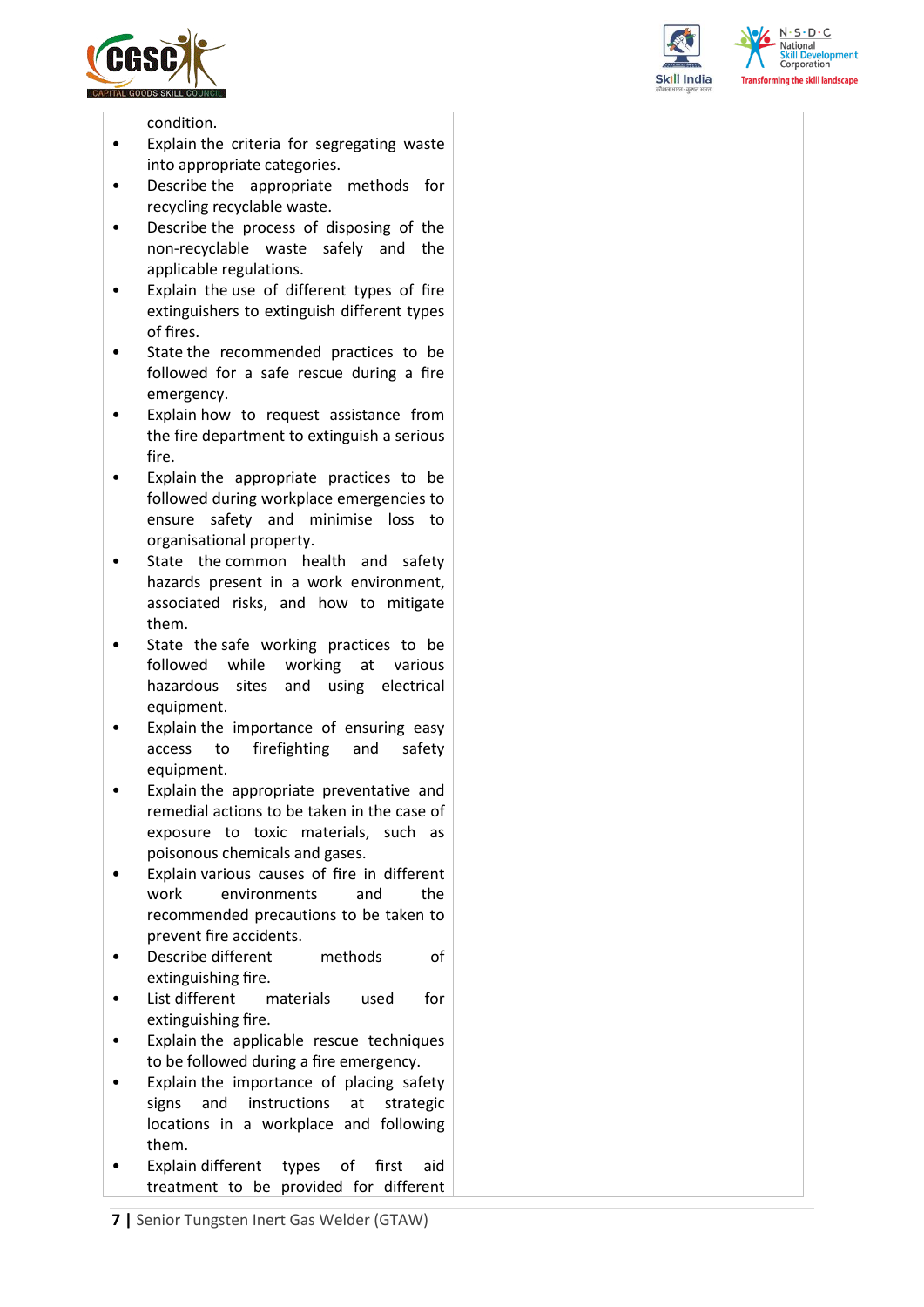





types of injuries.

- State the potential injuries associated with incorrect manual handling.
- Explain how to move an injured person safely.
- State various hazards associated with the use of various machinery, tools, implements, equipment and materials.
- Explain the importance of ensuring no obstruction and free access to fire exits.
- Explain how to free a person from electrocution safely.
- Explain how to administer appropriate first aid to an injured person.
- Explain how to perform Cardiopulmonary Resuscitation (CPR).
- Explain the importance of coordinating with the emergency services to request urgent medical assistance for persons requiring professional medical attention or hospitalisation.
- State the appropriate documentation to be carried out following a health and safety incident at work, and the relevant information to be included.
- Explain the importance and process of reviewing the health and safety conditions at work regularly or following an incident.
- Explain the importance and process of implementing appropriate changes to improve the health and safety conditions at work.

### **Classroom Aids**

Computer, Projection Equipment, PowerPoint Presentation and Software, Facilitator's Guide, Participant's Handbook.

#### **Tools, Equipment and Other Requirements**

Personal Protective Equipment, Cleaning Equipment and Materials, Sanitizer, Soap, Mask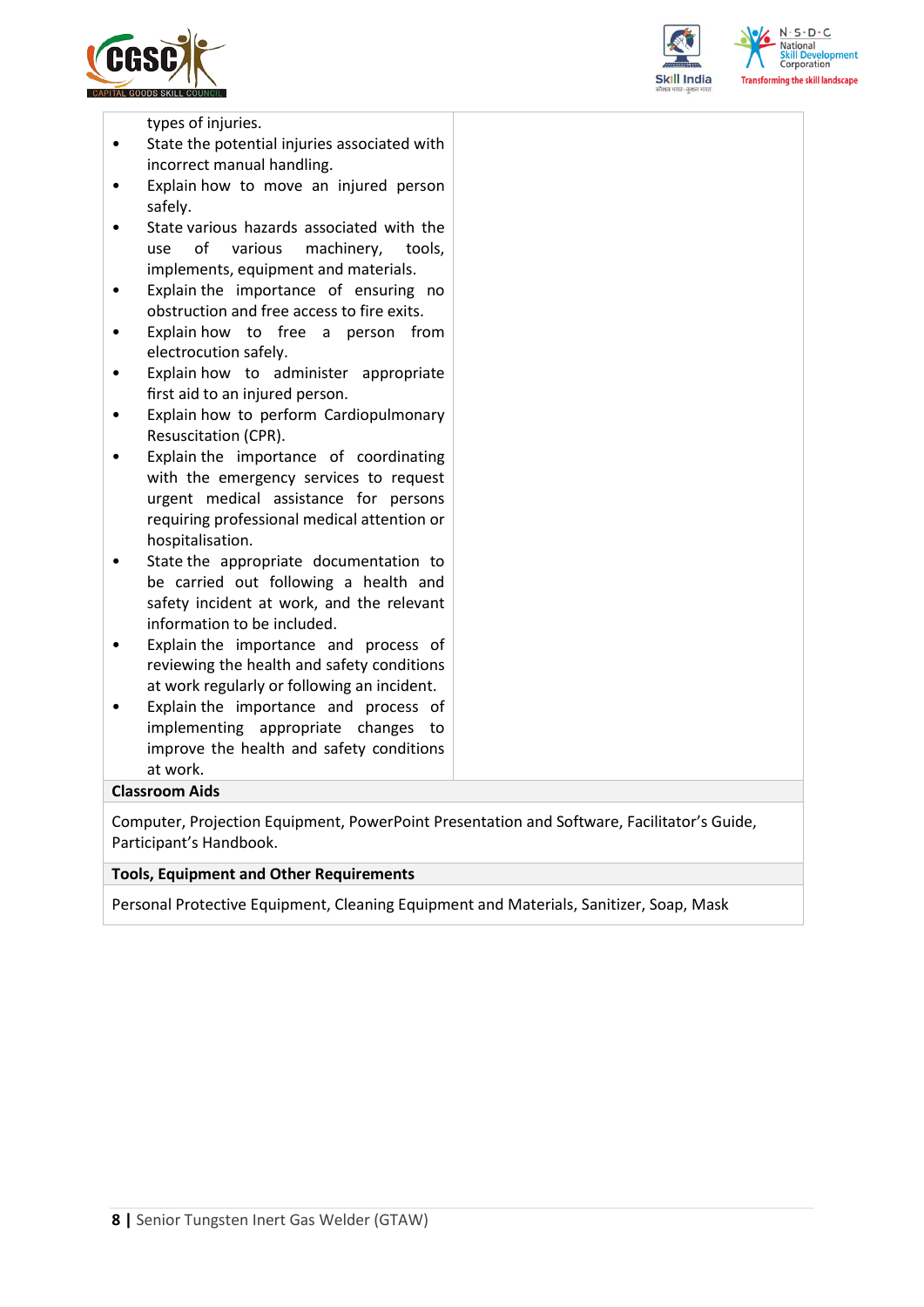



## **Module 3: Process of coordinating with co-workers to achieve work efficiency**

## *Mapped to CSC/N1336 v2.0*

#### **Terminal Outcomes:**

- Demonstrate ways to work and communicate effectively with co-workers.
- Discuss ways to promote diversity and inclusion at the workplace.

|             | Duration: 20:00                                                                                                                                                                                                                                                        | Duration: 30:00                                                                                                                                                                                                                                                                                                    |
|-------------|------------------------------------------------------------------------------------------------------------------------------------------------------------------------------------------------------------------------------------------------------------------------|--------------------------------------------------------------------------------------------------------------------------------------------------------------------------------------------------------------------------------------------------------------------------------------------------------------------|
|             | Theory - Key Learning Outcomes                                                                                                                                                                                                                                         | <b>Practical - Key Learning Outcomes</b>                                                                                                                                                                                                                                                                           |
| ٠<br>٠<br>٠ | Explain the importance and process of<br>effective communication in the workplace.<br>to<br>effective<br>Explain the<br>barriers<br>communication and how to overcome<br>them.<br>Explain the importance of teamwork in an<br>organisation's and individual's success. | Demonstrate the process of preparing the<br>$\bullet$<br>relevant documents and reports as per the<br>instructions,<br>providing<br>supervisor's<br>information<br>appropriate<br>clearly<br>and<br>systematically.<br>Demonstrate how to mentor and assist<br>$\bullet$<br>subordinates in the execution of their |
| ٠<br>٠      | Explain the importance of active listening<br>in the work environment.<br>State the appropriate techniques to be<br>followed for active listening.                                                                                                                     | work responsibilities.<br>Demonstrate the process of using various<br>$\bullet$<br>resources efficiently to ensure maximum<br>utilisation and minimum wastage.                                                                                                                                                     |
| ٠<br>٠      | Explain the importance of tone and pitch<br>ineffective communication.<br>Explain the importance of avoiding casual<br>expletives and unpleasant terms while<br>communicating professional circles.                                                                    | Demonstrate how to communicate clearly<br>$\bullet$<br>politely<br>to<br>ensure<br>effective<br>and<br>communication with co-workers.<br>Demonstrate appropriate verbal and non-<br>$\bullet$<br>verbal communication that is respectful of                                                                        |
| ٠           | Explain the importance of maintaining<br>discipline and ethical behaviour at work.<br>State the<br>for<br>common<br>reasons<br>interpersonal conflict and how to resolve                                                                                               | genders and disability.                                                                                                                                                                                                                                                                                            |
|             | them.<br>of developing<br>Explain the importance<br>effective<br>working<br>relationships<br>for<br>professional success.                                                                                                                                              |                                                                                                                                                                                                                                                                                                                    |
| ٠           | Describe the process of expressing and<br>addressing grievances appropriately and<br>effectively.                                                                                                                                                                      |                                                                                                                                                                                                                                                                                                                    |
| ٠           | Explain the importance and process of<br>planning daily tasks to ensure their timely<br>completion and efficient use of time.                                                                                                                                          |                                                                                                                                                                                                                                                                                                                    |
|             | Explain the importance of adhering to the<br>limits of authority at work.                                                                                                                                                                                              |                                                                                                                                                                                                                                                                                                                    |
|             | Explain the importance of following the<br>applicable<br>quality<br>standards<br>and<br>timescales at work.                                                                                                                                                            |                                                                                                                                                                                                                                                                                                                    |
|             | Explain the importance of coordinating<br>with co-workers to achieve the work<br>objectives efficiently.                                                                                                                                                               |                                                                                                                                                                                                                                                                                                                    |
|             | Explain the<br>relevant<br>documentation<br>requirements.                                                                                                                                                                                                              |                                                                                                                                                                                                                                                                                                                    |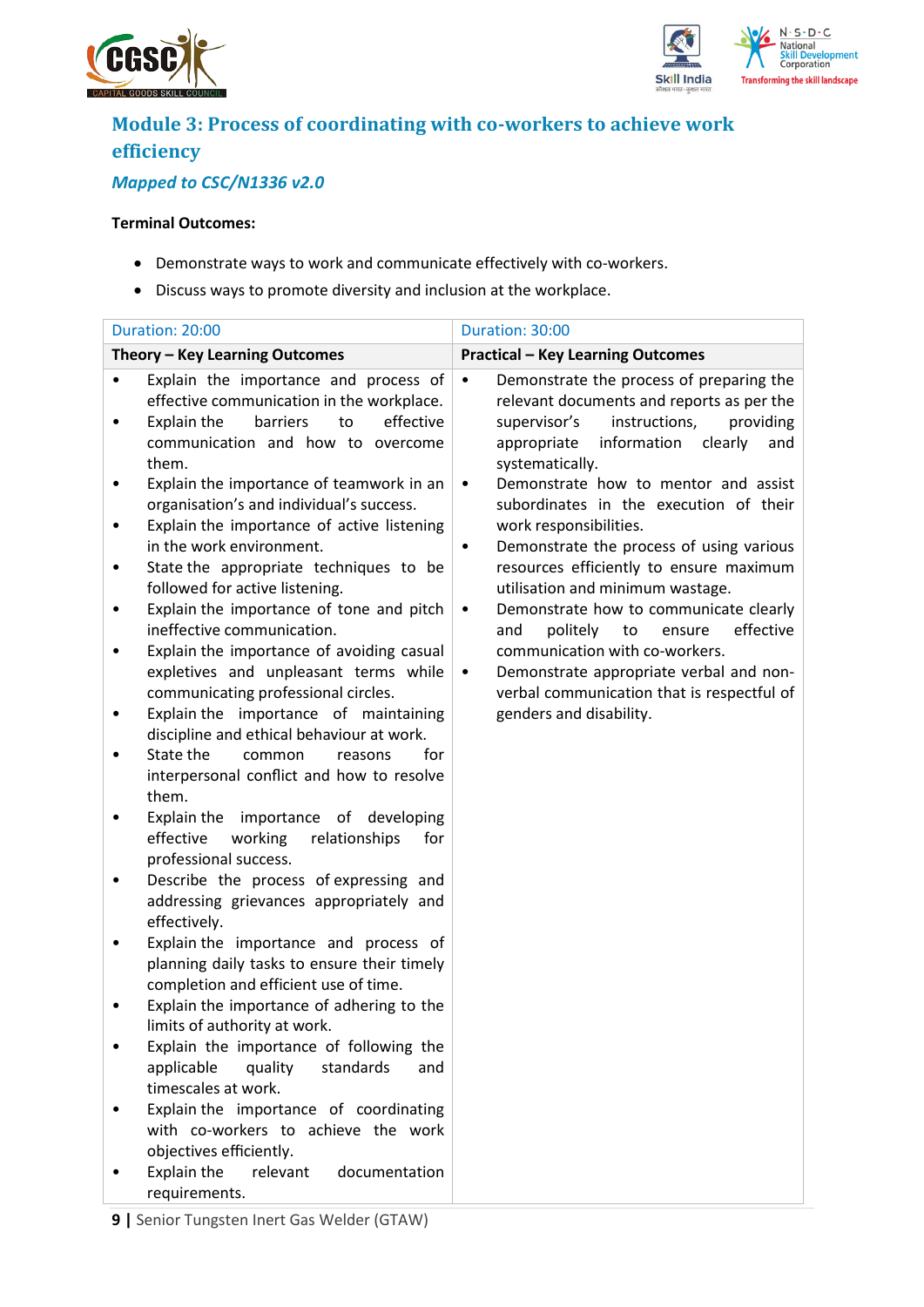



| Explain the importance of providing<br>appropriate information clearly<br>and<br>systematically in work documents.<br>State the escalation matrix to be followed<br>to deal with out of authority tasks and<br>concerns.<br>Explain the importance and process of<br>mentoring and assisting subordinates in<br>execution<br>of<br>their<br>the<br>work |  |  |  |  |  |
|---------------------------------------------------------------------------------------------------------------------------------------------------------------------------------------------------------------------------------------------------------------------------------------------------------------------------------------------------------|--|--|--|--|--|
| responsibilities.                                                                                                                                                                                                                                                                                                                                       |  |  |  |  |  |
|                                                                                                                                                                                                                                                                                                                                                         |  |  |  |  |  |
| Explain how<br>to identify<br>possible                                                                                                                                                                                                                                                                                                                  |  |  |  |  |  |
| disruptions to work prevent them.                                                                                                                                                                                                                                                                                                                       |  |  |  |  |  |
| Explain how to use various resources                                                                                                                                                                                                                                                                                                                    |  |  |  |  |  |
| efficiently to ensure maximum utilisation                                                                                                                                                                                                                                                                                                               |  |  |  |  |  |
| and minimum wastage.                                                                                                                                                                                                                                                                                                                                    |  |  |  |  |  |
| Explain the recommended practices to be                                                                                                                                                                                                                                                                                                                 |  |  |  |  |  |
| followed at work to avoid and resolve                                                                                                                                                                                                                                                                                                                   |  |  |  |  |  |
| conflicts at work.                                                                                                                                                                                                                                                                                                                                      |  |  |  |  |  |
| Explain the importance and process of                                                                                                                                                                                                                                                                                                                   |  |  |  |  |  |
| efficient and timely dissemination of                                                                                                                                                                                                                                                                                                                   |  |  |  |  |  |
| information to the authorised personnel.                                                                                                                                                                                                                                                                                                                |  |  |  |  |  |
| Explain<br>the<br>procedure<br>to<br>report<br>$\bullet$                                                                                                                                                                                                                                                                                                |  |  |  |  |  |
| inappropriate behaviour e.g., harassment.                                                                                                                                                                                                                                                                                                               |  |  |  |  |  |
| <b>Classroom Aids:</b>                                                                                                                                                                                                                                                                                                                                  |  |  |  |  |  |
|                                                                                                                                                                                                                                                                                                                                                         |  |  |  |  |  |
| Training Kit (Trainer Guide, Presentations). Whiteboard, Marker, Projector, Laptop                                                                                                                                                                                                                                                                      |  |  |  |  |  |
| <b>Tools, Equipment and Other Requirements</b>                                                                                                                                                                                                                                                                                                          |  |  |  |  |  |
|                                                                                                                                                                                                                                                                                                                                                         |  |  |  |  |  |

NA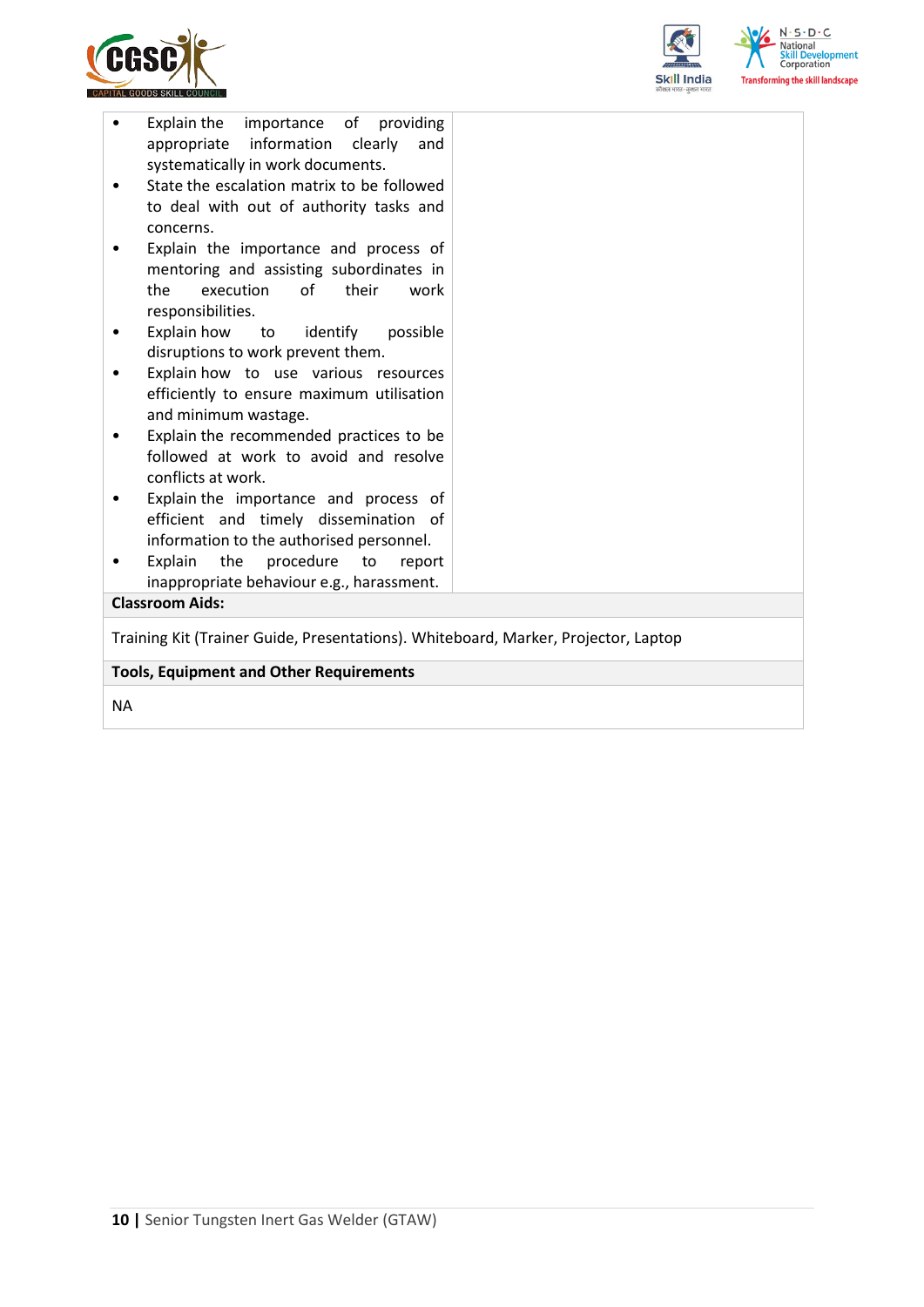



## **Module 4: Supervise and perform GTAW process**

## *Mapped to CSC/N0213, v2.0*

### **Terminal Outcomes:**

- Supervise preparatory activities such as lifting of workpiece, inspection of tools and equipment, selection of workpiece etc.
- Demonstrate the process of GTAW.
- Perform and supervise post-welding activities.

| <b>Duration: 102:00</b>                                                                                                                                                                                                                                                                                                                                                                                                                                                                                                                                                                                                                                                                                                                                                                                                                                                                                                                                                                                                                                                                                                                                                                                                                                      | <b>Duration: 290:00</b>                                                                                                                                                                                                                                                                                                                                                                                                                                                                                                                                                                                                                                                                                                                                                                                                                                                                                                                                                                                                                                                                                                                                                           |  |  |  |
|--------------------------------------------------------------------------------------------------------------------------------------------------------------------------------------------------------------------------------------------------------------------------------------------------------------------------------------------------------------------------------------------------------------------------------------------------------------------------------------------------------------------------------------------------------------------------------------------------------------------------------------------------------------------------------------------------------------------------------------------------------------------------------------------------------------------------------------------------------------------------------------------------------------------------------------------------------------------------------------------------------------------------------------------------------------------------------------------------------------------------------------------------------------------------------------------------------------------------------------------------------------|-----------------------------------------------------------------------------------------------------------------------------------------------------------------------------------------------------------------------------------------------------------------------------------------------------------------------------------------------------------------------------------------------------------------------------------------------------------------------------------------------------------------------------------------------------------------------------------------------------------------------------------------------------------------------------------------------------------------------------------------------------------------------------------------------------------------------------------------------------------------------------------------------------------------------------------------------------------------------------------------------------------------------------------------------------------------------------------------------------------------------------------------------------------------------------------|--|--|--|
| Theory - Key Learning Outcomes                                                                                                                                                                                                                                                                                                                                                                                                                                                                                                                                                                                                                                                                                                                                                                                                                                                                                                                                                                                                                                                                                                                                                                                                                               | <b>Practical - Key Learning Outcomes</b>                                                                                                                                                                                                                                                                                                                                                                                                                                                                                                                                                                                                                                                                                                                                                                                                                                                                                                                                                                                                                                                                                                                                          |  |  |  |
| Discuss basic principle of welding process.<br>$\bullet$<br>Describe basic process of TIG welding.<br>٠<br>Describe different types of welds and<br>$\bullet$<br>welding joints.<br>Describe different welding positions.<br>٠<br>Discuss the information derived from the<br>$\bullet$<br>job<br>orders,<br>Welding<br>Procedure<br>(WPS)<br>Specification<br>and<br>engineering<br>drawings and identify the final product.<br>tools,<br>measuring<br>List<br>instruments,<br>$\bullet$<br>equipment, accessories, consumables and<br>input material required during TIG welding<br>work.<br>Explain the selection criteria of tools,<br>$\bullet$<br>equipment, accessories, consumables,<br>measuring instruments and input material<br>for the TIG welding work.<br>Summarise the steps to be performed for<br>$\bullet$<br>checking the availability and functioning of<br>input material, tools and equipment<br>required.<br>Summarise the steps to be performed for<br>٠<br>setting, installation and alignment of the<br>TIG welding apparatus, workpieces, fixture<br>and electrodes as per the requirements.<br>List the steps to be performed for joint<br>٠<br>preparation process.<br>Discuss the impact of unstable welding arc<br>$\bullet$ | Read the drawing, WPS and job orders for<br>$\bullet$<br>identifying work requirements.<br>Perform the steps to prepare plan and<br>$\bullet$<br>schedule for welding activities to meet the<br>production target.<br>Role play a situation on how to give<br>$\bullet$<br>instructions to the welders and helpers<br>about the processes needed<br>to be<br>performed for achieving the production<br>target.<br>Apply appropriate ways to check the input<br>$\bullet$<br>material, tools and equipment for defects<br>before use.<br>Apply appropriate ways to check the<br>$\bullet$<br>availability of input material, tools and<br>equipment required.<br>Demonstrate the<br>standard<br>operating<br>$\bullet$<br>procedure to use tools, equipment and<br>measuring instruments required during<br>job.<br>Perform steps to check that TIG welding<br>٠<br>apparatus is set and work pieces, fixture<br>and electrodes are installed and aligned<br>properly as per the work instructions.<br>Role play a situation on how to guide the<br>$\bullet$<br>team to set TIG welding parameters on<br>welding machine.<br>Demonstrate how to verify the set up by<br>$\bullet$ |  |  |  |
| on final output.<br>List the steps to be performed for TIG<br>٠                                                                                                                                                                                                                                                                                                                                                                                                                                                                                                                                                                                                                                                                                                                                                                                                                                                                                                                                                                                                                                                                                                                                                                                              | running test weld specimen and obtain<br>clearance from quality control for weld                                                                                                                                                                                                                                                                                                                                                                                                                                                                                                                                                                                                                                                                                                                                                                                                                                                                                                                                                                                                                                                                                                  |  |  |  |
| welding process.<br>Describe various TIG welding operations<br>to produce different joints on different<br>forms of metal.                                                                                                                                                                                                                                                                                                                                                                                                                                                                                                                                                                                                                                                                                                                                                                                                                                                                                                                                                                                                                                                                                                                                   | joint before welding.<br>Apply appropriate methods to strike and<br>$\bullet$<br>maintain a stable welding arc.<br>Demonstrate how to weld the<br>first<br>٠                                                                                                                                                                                                                                                                                                                                                                                                                                                                                                                                                                                                                                                                                                                                                                                                                                                                                                                                                                                                                      |  |  |  |
| Discuss the importance of supervising the<br>welding operations and mass production<br>process of components.<br>Discuss the importance of maintaining<br>welding parameters like voltage, current,                                                                                                                                                                                                                                                                                                                                                                                                                                                                                                                                                                                                                                                                                                                                                                                                                                                                                                                                                                                                                                                          | component and inspect it against the<br>required specifications.<br>Show how to check the quality of output<br>٠<br>and correct the welding machine settings<br>to meet the required quality output.                                                                                                                                                                                                                                                                                                                                                                                                                                                                                                                                                                                                                                                                                                                                                                                                                                                                                                                                                                              |  |  |  |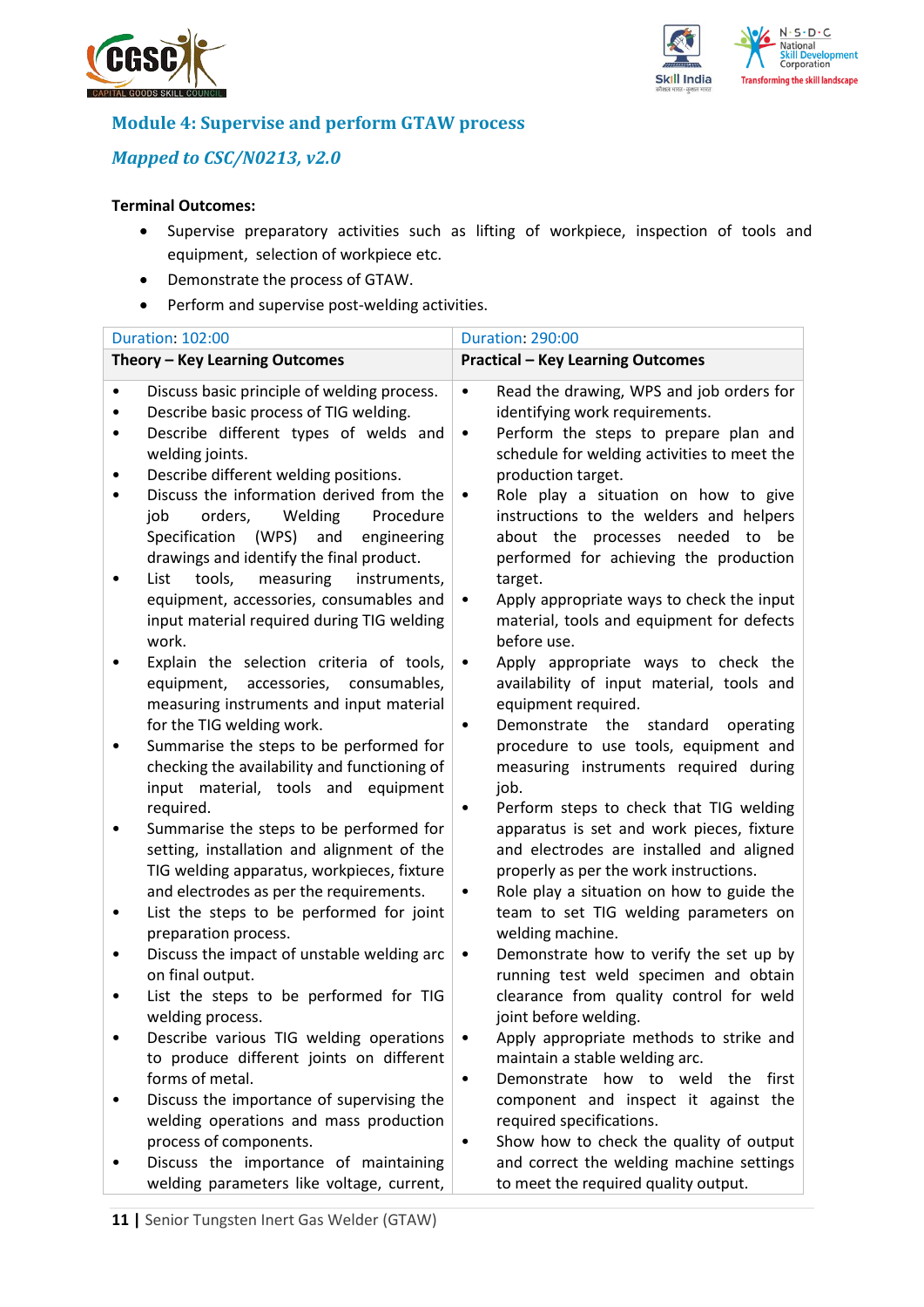



gas flow rate, speed, electrodes distance, contact area, pressure etc. as per the Work Instructions (WI) and their impact on quality and quantity of output product.

- Discuss do's and don'ts of the manufacturing process.
- Discuss the importance of monitoring process parameters during the welding and correcting them as per the requirements.
- List the steps to be performed for random sampling and quality check of finished products and reporting to the concerned person or authority.
- Discuss various inspection methods and testing techniques like visual inspection, destructive and non-destructive tests.
- List the commonly occurring defects and their remedies in the welded workpieces.
- Discuss the process of segregating, tagging and storing of damaged and ok workpieces as per organisational guidelines.
- List different methods for disposing off waste material and scrap.
- Discuss the necessary precautions to avoid any hazard and accident during welding activities.
- Discuss the documents needed to be prepared and maintained related to welding and maintenance activities.
- Demonstrate organizational specified procedure of TIG welding process to produce weld joints in all positions.
- Read the measurement gauges and monitor the process parameters to maintain the quality standards.
- Show how to correct the process parameters to maintain the quality standards.
- Employ appropriate ways of measuring and comparing welded piece dimensions with the specified dimensions in the job orders.
- Demonstrate steps to be performed for random sampling and quality inspection of finished products.
- Role play a situation on how to provide feedback on random sampling and quality inspection of finished products to the concerned person or authority for corrective action.
- Employ appropriate testing methods like destructive and non-destructive tests for checking the quality of welded workpiece.
- Demonstrate steps of LPT tests to assess fine defect open to the surface.
- Demonstrate how to check that welded pieces are segregated, tagged and stored as per organisational guidelines.
- Employ appropriate ways for checking the machine operations for any defects in the component.
- Role play a situation to communicate the defects in the machine and its components to supervisor/ maintenance team for correction.
- Show how to dispose waste as per organisational guidelines.

## **Classroom Aids:**

Whiteboard, marker pen, projector

## **Tools, Equipment and Other Requirements**

- Basic tool box, Work bench with vice
- Hammer, Chisel set, Centre punch 9mm x 127mm, Dividers 20 cm, Wire brush 15 cm x 3.7 mm, Spark lighter, Number punch 6 mm and letter punch 6 mm, Scriber 15 cm, Tongs holding
- Steel rule, Screw driver set, Hacksaw frame adjustable 30 cm, Magnifying glass 15 cm, Weld measuring gauge fillet and butt, file set, Steel tape 182 cm flexible in case, Try square
- Rubber hose clips, Spindle key (for opening cylinder valve), Pressure regulator oxygen double stage, Pressure regulator acetylene regulator, Tip cleaner, Outfit spanner
- Power hacksaw, Portable grinder
- Power source, TIG welding set
- Dye penetrant test kit, Ultrasonic testing kit, Magnetic particle testing kit, X-ray testing kit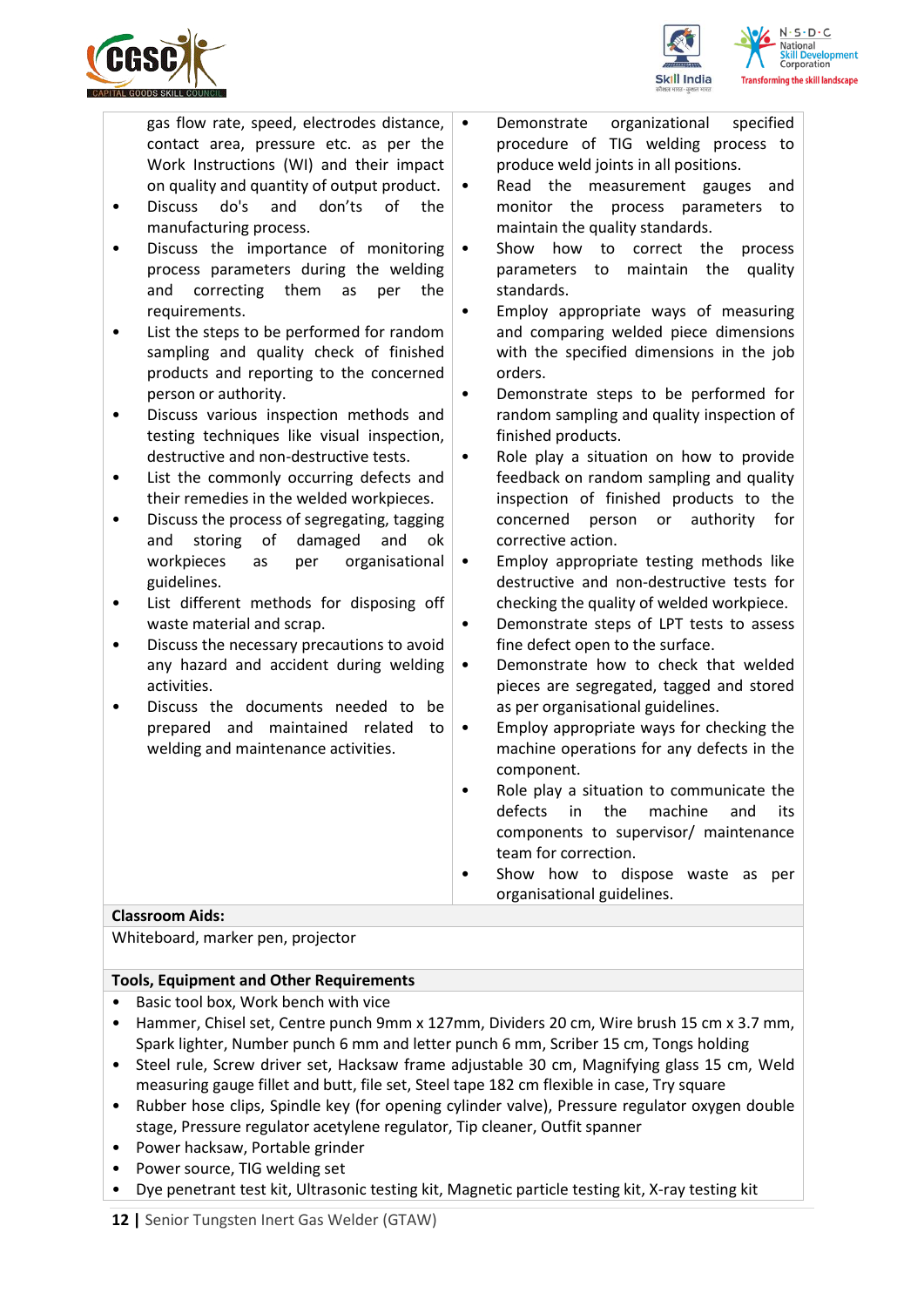



- Hand book, job orders, work order, completion material requests, and Technical Reference Books.
- **Safety materials**: Fire extinguisher, welding helmet, Leather sleeves, leather safety gloves, leather aprons, safety glasses with side shields, ear plug, safety shoes and first-aid kit
- **Cleaning material**: Tip cleaner, wire brush (M.S.), cleaning agents, cleaning cloth, waste container, dust pan and brush set, liquid soap, hand towel

## **Annexure**

## <span id="page-12-0"></span>**Trainer Requirements**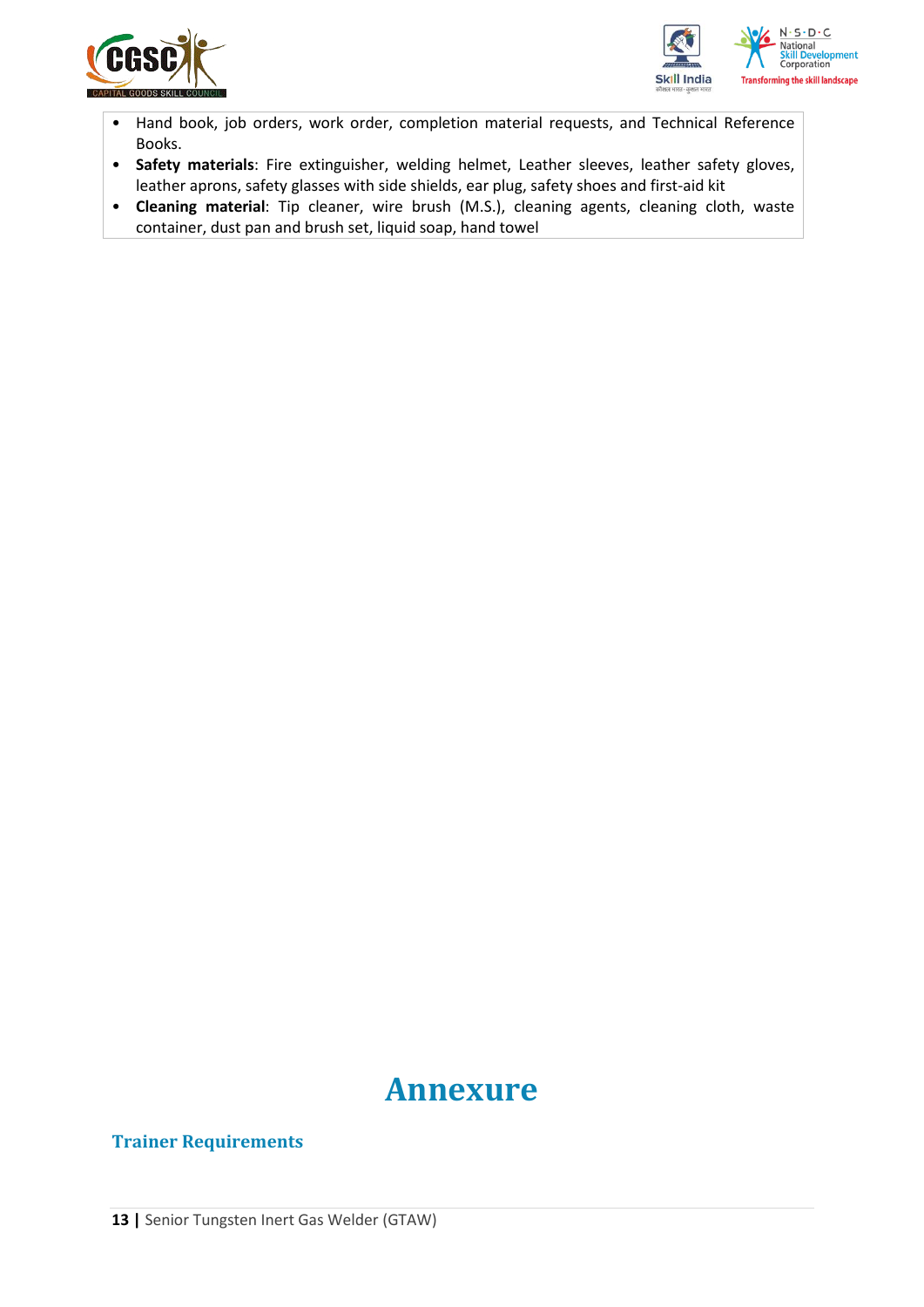



| <b>Trainer Prerequisites</b>  |                       |                                               |                       |       |                            |                |
|-------------------------------|-----------------------|-----------------------------------------------|-----------------------|-------|----------------------------|----------------|
| <b>Minimum</b><br>Educational | <b>Specialization</b> | <b>Relevant Industry</b><br><b>Experience</b> |                       |       | <b>Training Experience</b> | <b>Remarks</b> |
| Qualification                 |                       | Years                                         | <b>Specialization</b> | Years | <b>Specialization</b>      |                |
| Diploma                       | Mechanical            | 5                                             | Welding               | 2     | Welding                    | <b>NA</b>      |
| B.E/B.Tech                    | Mechanical            | 3                                             | Welding               | 1     | Welding                    | <b>NA</b>      |

| <b>Trainer Certification</b>                               |                               |  |  |  |
|------------------------------------------------------------|-------------------------------|--|--|--|
| <b>Domain Certification</b>                                | <b>Platform Certification</b> |  |  |  |
| "Senior Tungsten Inert Gas Welder (GTAW),                  | "Trainer, MEP/Q2601 v1.0"     |  |  |  |
| Minimum accepted score is 80%.<br>CSC/Q0213, version 2.0". |                               |  |  |  |
| Minimum accepted score is 80%.                             |                               |  |  |  |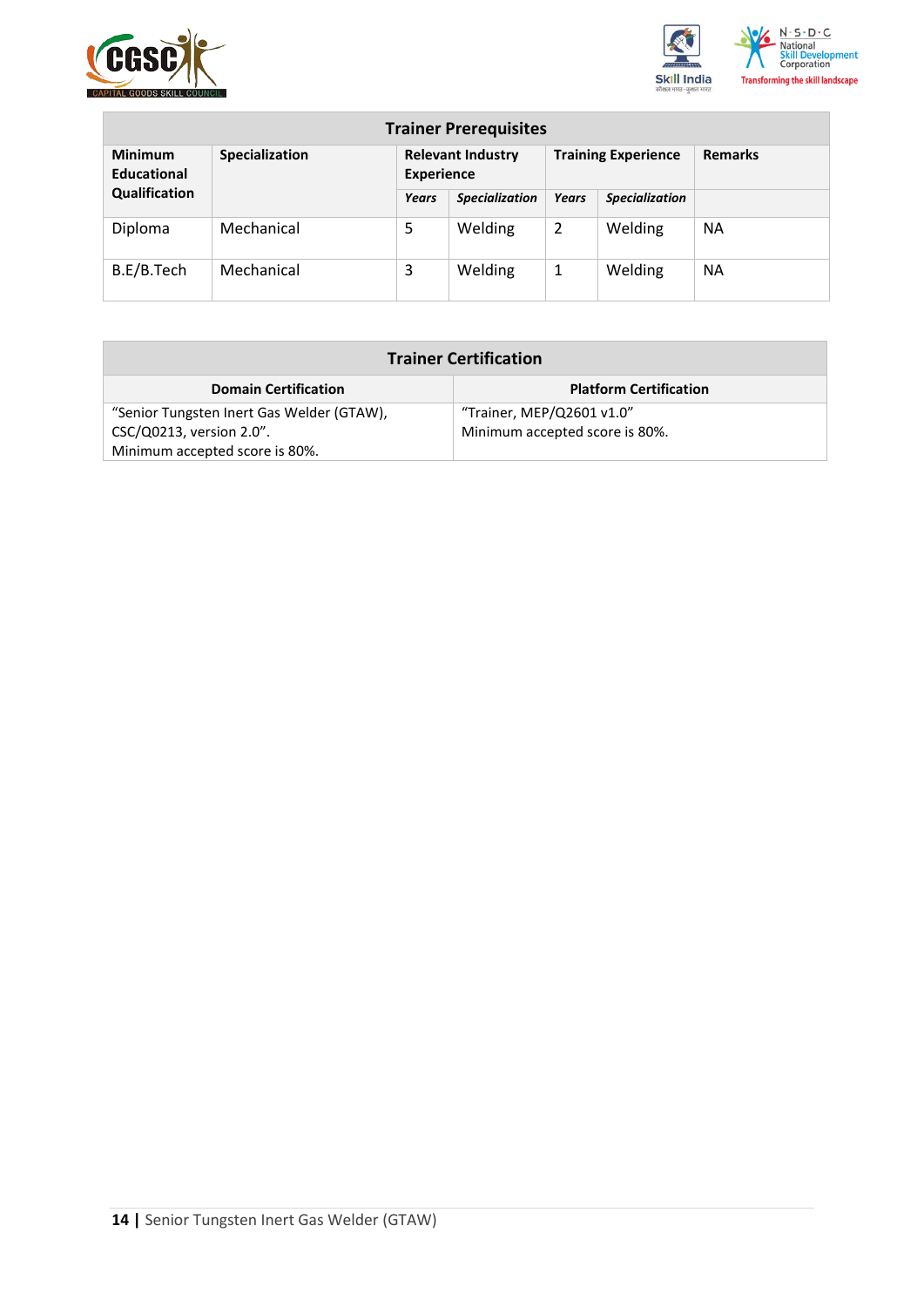

*`*

<span id="page-14-0"></span>



| <b>Assessor Prerequisites</b>        |                |                                               |                       |                   |                            |                |
|--------------------------------------|----------------|-----------------------------------------------|-----------------------|-------------------|----------------------------|----------------|
| <b>Minimum</b><br><b>Educational</b> | Specialization | <b>Relevant Industry</b><br><b>Experience</b> |                       | <b>Experience</b> | <b>Training/Assessment</b> | <b>Remarks</b> |
| Qualification                        |                | Years                                         | <b>Specialization</b> | Years             | <b>Specialization</b>      |                |
| Diploma                              | Mechanical     | 5                                             | Welding               | 2                 | Welding                    | <b>NA</b>      |
| B.E/B.Tech                           | Mechanical     | 3                                             | Welding               | 1                 | Welding                    | <b>NA</b>      |

| <b>Assessor Certification</b>                              |                               |  |  |
|------------------------------------------------------------|-------------------------------|--|--|
| <b>Domain Certification</b>                                | <b>Platform Certification</b> |  |  |
| "Senior Tungsten Inert Gas Welder (GTAW),                  | "Assessor; MEP/Q2701 v1.0"    |  |  |
| CSC/Q0213, version 2.0".<br>Minimum accepted score is 80%. |                               |  |  |
| Minimum accepted score is 80%.                             |                               |  |  |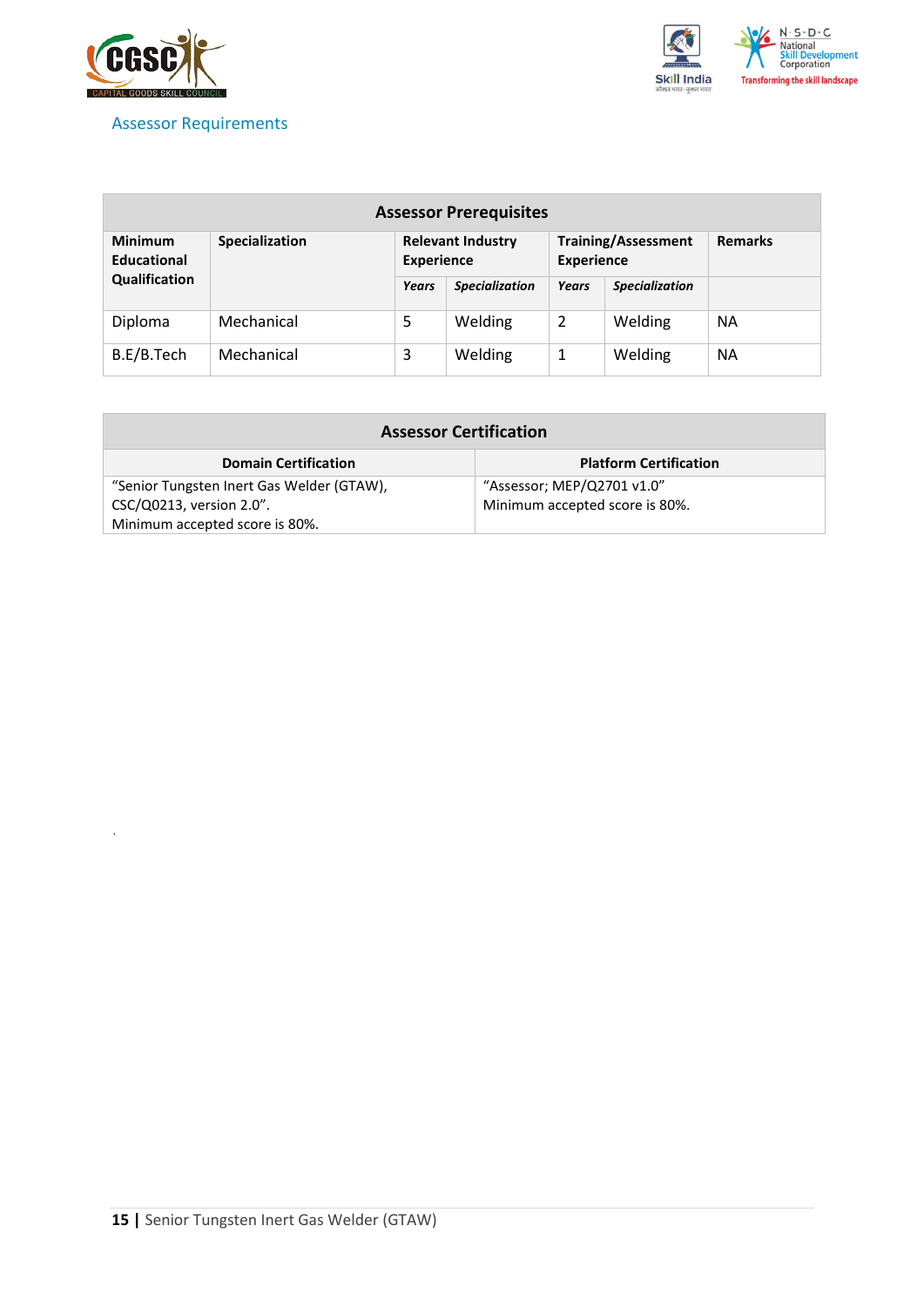



### <span id="page-15-0"></span>**Assessment Strategy**

- 1. Assessment System Overview:
	- Batches assigned to the assessment agencies for conducting the assessment on SDMS/SIP or email
	- Assessment agencies send the assessment confirmation to VTP/TC looping SSC
	- Assessment agency deploys the ToA certified Assessor for executing the assessment
	- SSC monitors the assessment process & records
- 2. Testing Environment:
	- Confirm that the centre is available at the same address as mentioned on SDMS or SIP
	- Check the duration of the training.
	- Check the Assessment Start and End time to be as 10 a.m. and 5 p.m.
	- If the batch size is more than 30, then there should be 2 Assessors.
	- Check that the allotted time to the candidates to complete Theory & Practical Assessment is correct.
	- Check the mode of assessment—Online (TAB/Computer) or Offline (OMR/PP).
	- Confirm the number of TABs on the ground are correct to execute the Assessment smoothly.
	- Check the availability of the Lab Equipment for the particular Job Role.
- 3. Assessment Quality Assurance levels / Framework:
	- Question papers created by the Subject Matter Experts (SME)
	- Question papers created by the SME verified by the other subject Matter Experts
	- Questions are mapped with NOS and PC
	- Question papers are prepared considering that level 1 to 3 are for the unskilled & semi-skilled individuals, and level 4 and above are for the skilled, supervisor & higher management
	- Assessor must be ToA certified & trainer must be ToT Certified
	- Assessment agency must follow the assessment guidelines to conduct the assessment
- 4. Types of evidence or evidence-gathering protocol:
	- Time-stamped & geotagged reporting of the assessor from assessment location
	- Centre photographs with signboards and scheme specific branding
	- Biometric or manual attendance sheet (stamped by TP) of the trainees during the training period
	- Time-stamped & geotagged assessment (Theory + Viva + Practical) photographs & videos
- 5. Method of verification or validation:
	- Surprise visit to the assessment location
	- Random audit of the batch
	- Random audit of any candidate
- 6. Method for assessment documentation, archiving, and access
	- Hard copies of the documents are stored
	- Soft copies of the documents & photographs of the assessment are uploaded / accessed from Cloud Storage
	- Soft copies of the documents & photographs of the assessment are stored in the Hard Drives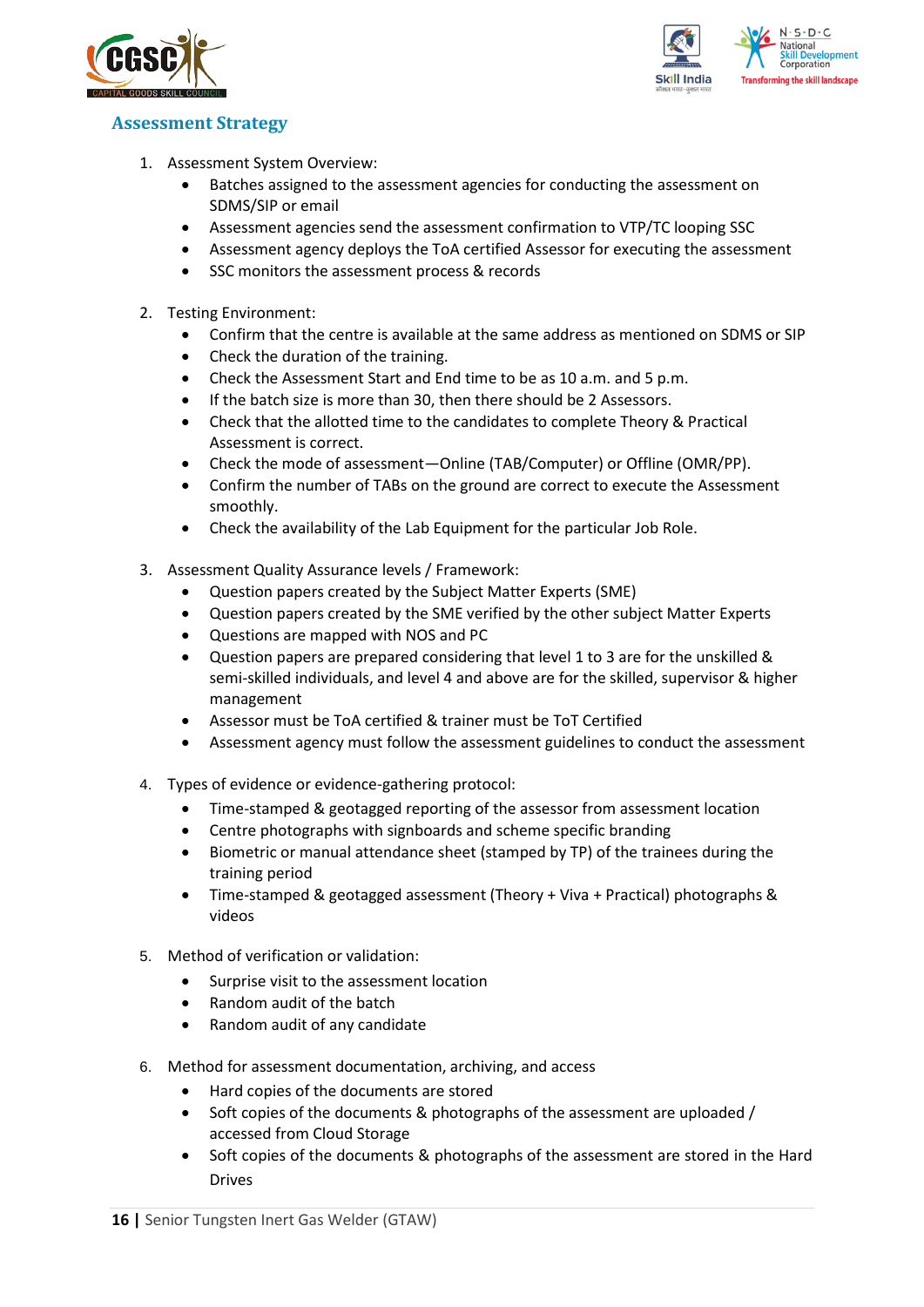

## <span id="page-16-0"></span>**References**



## <span id="page-16-1"></span>**Glossary**

| <b>Term</b>                            | <b>Description</b>                                                                                                                                                                                                                                                                                                                            |
|----------------------------------------|-----------------------------------------------------------------------------------------------------------------------------------------------------------------------------------------------------------------------------------------------------------------------------------------------------------------------------------------------|
| <b>Declarative</b><br><b>Knowledge</b> | Declarative knowledge refers to facts, concepts and principles that need to<br>be known and/or understood in order to accomplish a task or to solve a<br>problem.                                                                                                                                                                             |
| <b>Key Learning</b><br><b>Outcome</b>  | Key learning outcome is the statement of what a learner needs to know,<br>understand and be able to do in order to achieve the terminal outcomes. A<br>set of key learning outcomes will make up the training outcomes. Training<br>outcome is specified in terms of knowledge, understanding (theory) and<br>skills (practical application). |
| (M) TLO                                | On-the-job training (Mandatory); trainees are mandated to complete<br>specified hours of training on site                                                                                                                                                                                                                                     |
| OJT (R)                                | On-the-job training (Recommended); trainees are recommended the<br>specified hours of training on site                                                                                                                                                                                                                                        |
| <b>Procedural</b>                      | Procedural knowledge addresses how to do something, or how to perform a                                                                                                                                                                                                                                                                       |
| <b>Knowledge</b>                       | task. It is the ability to work, or produce a tangible work output by applying<br>cognitive, affective or psychomotor skills.                                                                                                                                                                                                                 |
| <b>Training Outcome</b>                | Training outcome is a statement of what a learner will know, understand<br>and be able to do upon the completion of the training.                                                                                                                                                                                                             |
| <b>Terminal Outcome</b>                | Terminal outcome is a statement of what a learner will know, understand<br>and be able to do upon the completion of a module. A set of terminal<br>outcomes help to achieve the training outcome.                                                                                                                                             |